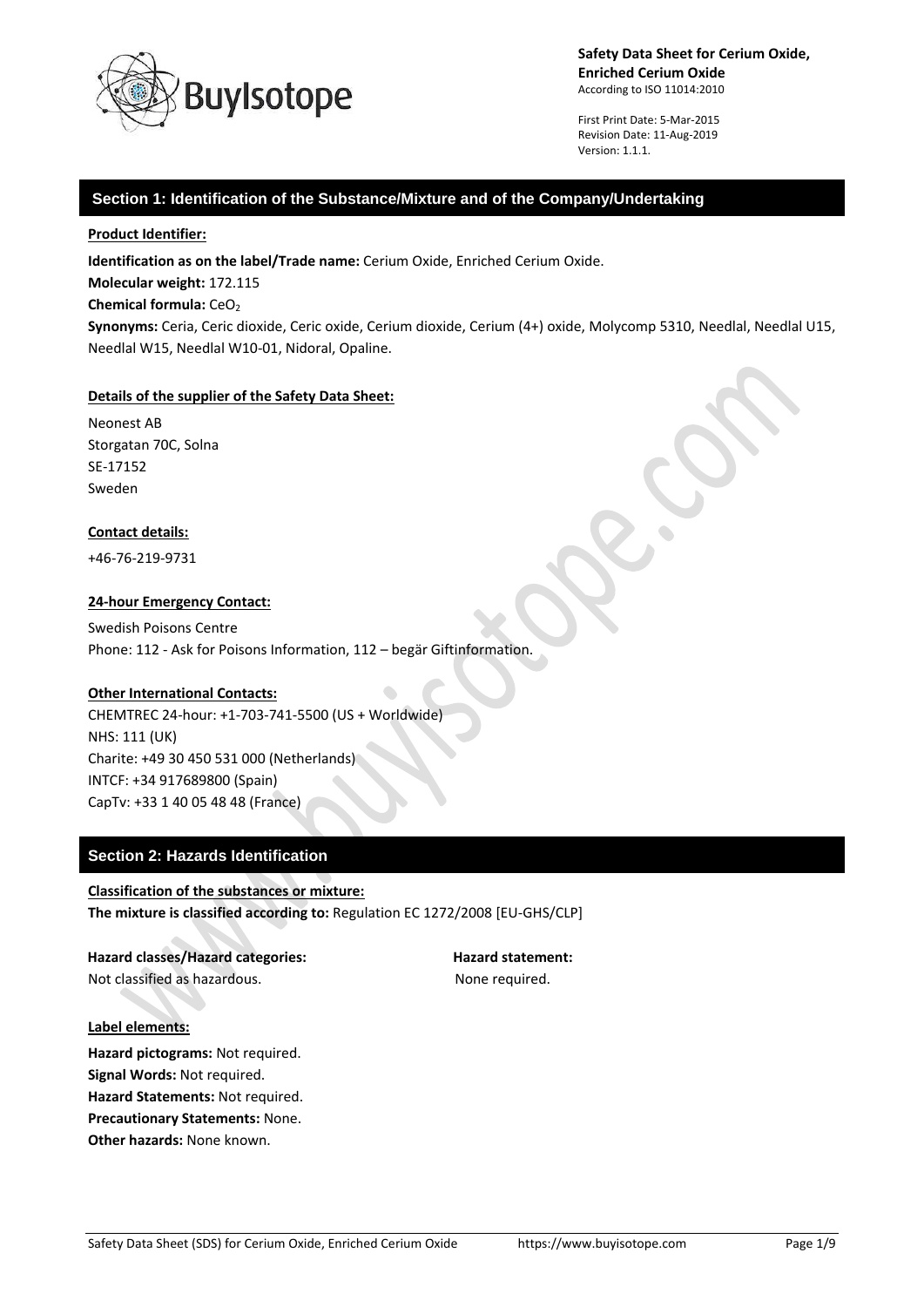

First Print Date: 5-Mar-2015 Revision Date: 11-Aug-2019 Version: 1.1.1.

# **Section 3: Composition/Information on Ingredients**

**Substance/Mixture:** Substance.

**Ingredients:**

| <b>Substance name (IUPAC/EC)</b> | CAS-No.   | <b>Molecular</b> | Concentration | <b>Classification</b> |
|----------------------------------|-----------|------------------|---------------|-----------------------|
|                                  | EC-No.    | weight           | % by weight   | EC1272/2008           |
| Cerium dioxide                   | 1306-38-3 | 172.115          | >99%          | Not Classified.       |
|                                  | 215-150-4 |                  |               |                       |

For explanation of abbreviations see Section 16.

## **Section 4: First-Aid Measures**

## **Description of first aid measures:**

**In case of inhalation:** Remove to fresh air. Get medical attention for any breathing difficulty.

**In case of skin contact:** In case of contact, immediately wash skin with soap and copious amounts of water.

**In case of eye contact:** In case of contact with eyes, flush with copious amounts of water for at least 15 minutes. Assure adequate flushing by separating the eyelids with fingers. Call a physician.

**In case of ingestion:** If swallowed, wash out mouth with water, provided person is conscious. Call a physician.

## **Most important symptoms and effects, both acute and delayed:**

**Inhalation:** May be harmful if inhaled. Material may be irritating to mucous membranes and upper respiratory tract. **Eyes:** May cause eye irritation.

**Skin contact:** May cause skin irritation.

**Ingestion:** May be harmful if swallowed.

**Indication of any immediate medical attention and special treatment needed:** Treat symptomatically. Show this safety data sheet to a physician or emergency room.

## **Section 5: Fire-Fighting Measures**

**Extinguisher media:**

**Suitable extinguisher media:** Water spray. Carbon dioxide, dry chemical powder, or appropriate foam.

**Unsuitable extinguishing media:** None known.

**Special hazards arising from the mixture:** Emits toxic fumes under fire conditions.

**Advice for fire-fighters:** Wear self-contained breathing apparatus and protective clothing to prevent contact with skin and eyes.

**Further information:** Standard procedure for chemical fires. Use extinguishing measures that are appropriate to local circumstances and the surrounding environment.

## **Section 6: Accidental Release Measures**

**Personal precautions, protective equipment and emergency procedures:**

**Personal precautions:** Exercise appropriate precautions to minimize direct contact with skin or eyes and prevent inhalation of dust.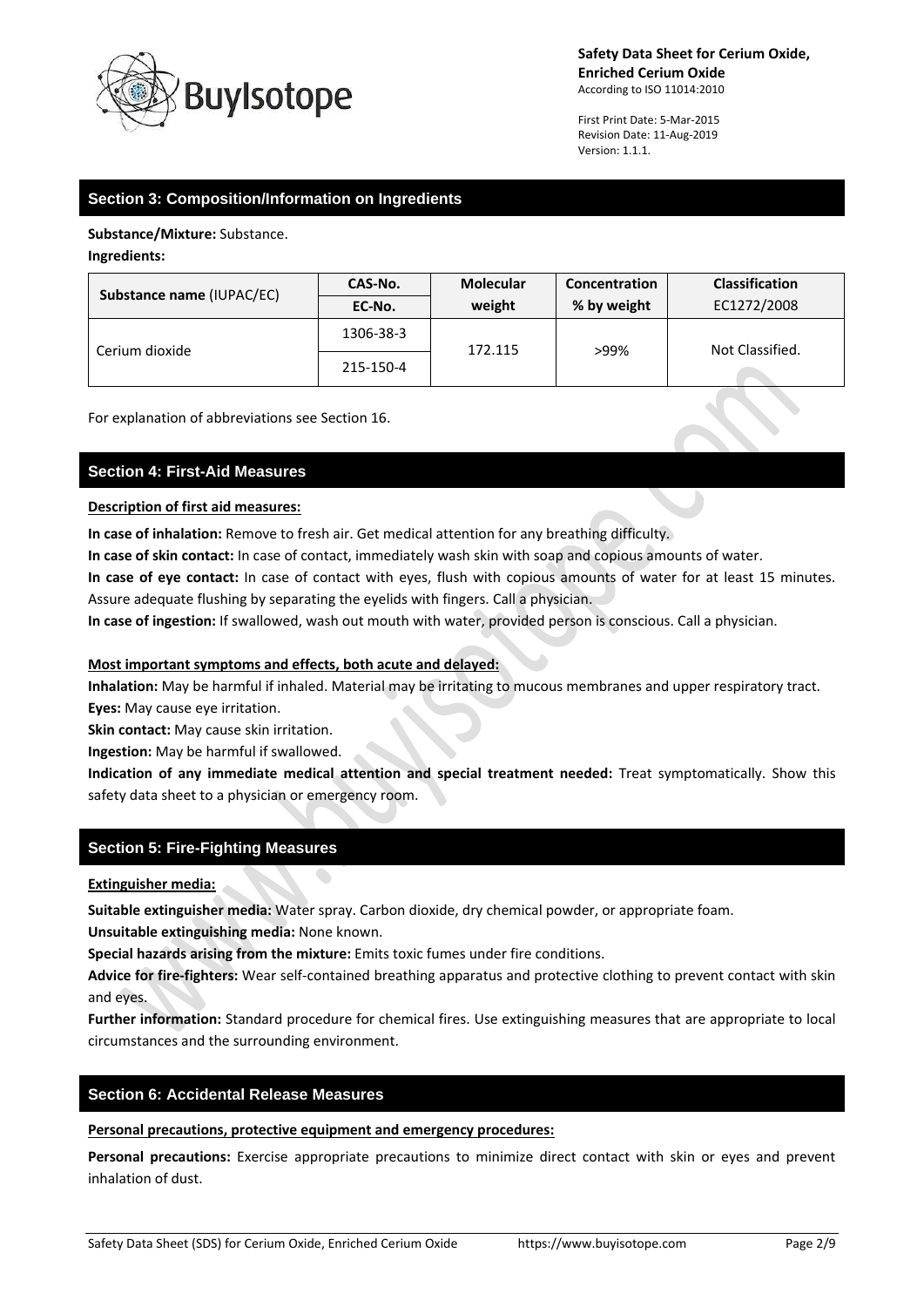

First Print Date: 5-Mar-2015 Revision Date: 11-Aug-2019 Version: 1.1.1.

 $\bullet$ 

**Environmental precautions:** Prevent product from entering drains. Prevent further leakage or spillage if safe to do so. Local authorities should be advised if significant spillages cannot be contained.

## **Methods for containment and cleaning up:**

**Methods for cleaning up:** Sweep up, place in a bag and hold for waste disposal. Avoid raising dust. Ventilate area and wash spill site after material pickup is complete.

#### **Reference to other sections:**

Treat recovered material as described in the section "Disposal considerations".

## **Section 7: Handling and Storage**

#### **Precautions for safe handling:**

**Advice on safe handling:** User Exposure: Avoid inhalation. Avoid contact with eyes, skin and clothing. Avoid prolonged or repeated exposure.

**Hygiene measures:** Do not eat, drink or smoke when using this product.

#### **Conditions for safe storage, including incompatibilities:**

**Requirements for storage areas and containers:** Store in cool, dry conditions in tightly-sealed containers.

## **Section 8: Exposure Controls/Personal Protection**

## **Control parameters:**

**Occupational exposure limits:** Contains no substances with occupational exposure limit values

## **Exposure controls:**

**Appropriate engineering controls:** Safety shower and eye bath. Mechanical exhaust required.

## **Individual protection measures, such as personal protective equipment:**

**Eye/face protection:** Use safety glasses. If there is a potential for exposure to particles which could cause eye discomfort, wear chemical goggles. Maintain eye wash fountain and quick-drench facilities in work area.

**Hand protection:** Use chemical resistant gloves. Examples of preferred glove barrier materials include: Butyl rubber, Neoprene, Nitrile/butadiene rubber, Polyethylene, Ethyl vinyl alcohol laminate, polyvinyl alcohol, Polyvinyl chloride. **Body protection:** Not necessary under normal conditions of use.

**Respiratory protection:** Use respirators and components tested and approved under appropriate government standards such as NIOSH (US) or CEN (EU). Respiratory protection is not required. Where protection from nuisance levels of dusts are desired, use type N95 (US) or type P1 (EN 143) dust masks.

## **Section 9: Physical and Chemical Properties**

## **Information on basic physical and chemical properties**

**Appearance (form):** Solid (powder). **Colour:** Light yellow. **Odour:** No data available. **Odour threshold:** No data available. **Molecular Weight:** 172.115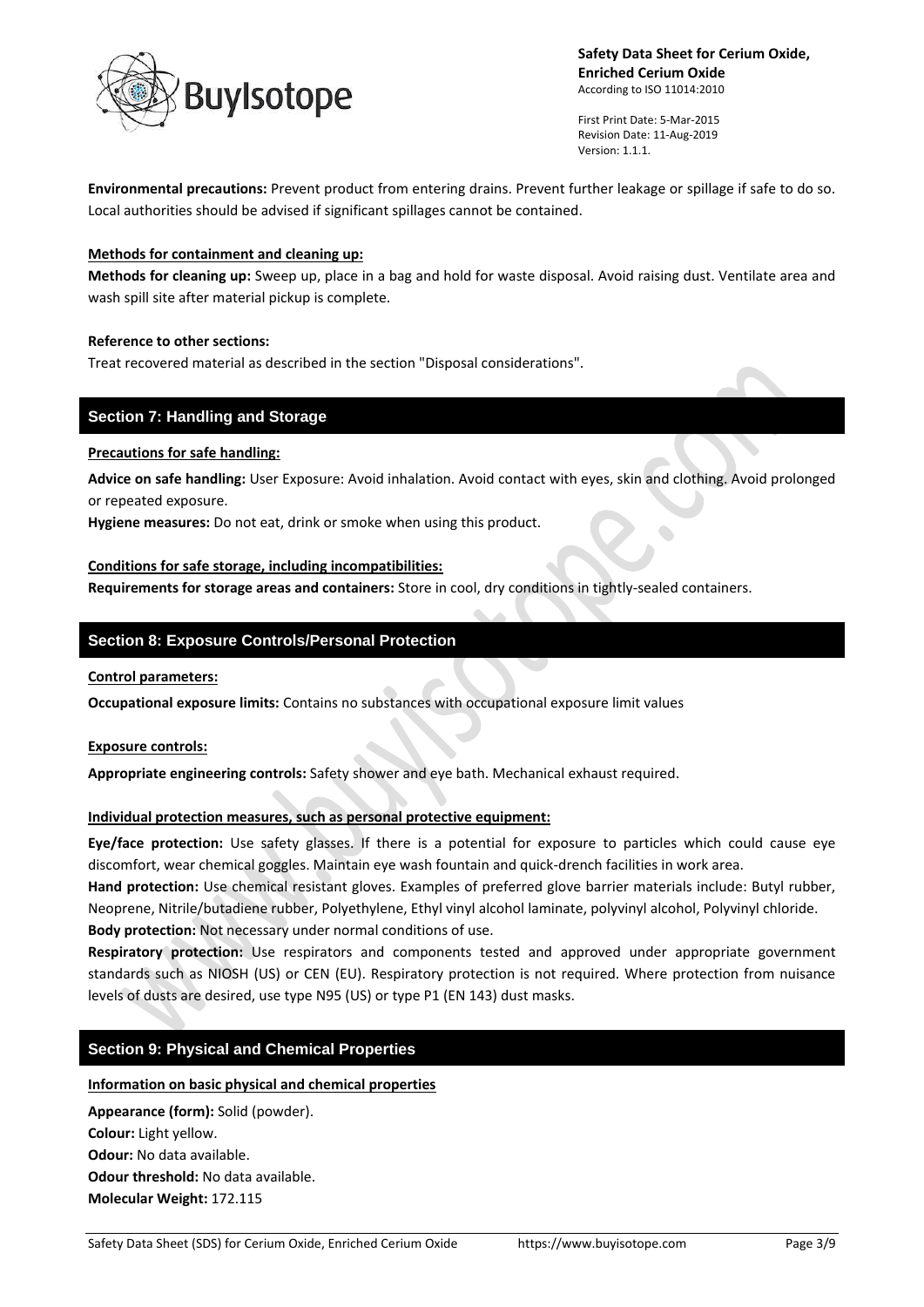## **Safety Data Sheet for Cerium Oxide, Enriched Cerium Oxide**

According to ISO 11014:2010



First Print Date: 5-Mar-2015 Revision Date: 11-Aug-2019 Version: 1.1.1.

**pH (concentration):** No data available. **Melting point/range (°C):** No data available. **Boiling point/range (°C):** No data available. **Freezing point (°C):** No data available. **Flash point (°C):** No data available. **Evaporation rate:** No data available. **Flammability (solid, gas):** No data available. **Ignition temperature (°C):** No data available. **Upper/lower flammability/explosive limits:** No data available. **Vapour pressure (20 °C):** No data available **Vapour density:** No data available. **Relative density (25 °C):** 7.13 g/cm<sup>3</sup> **Water solubility (g/L) at 20 °C:** No data available. **n-Octanol/Water partition coefficient**: No data available. **Auto-ignition temperature:** No data available. **Decomposition temperature:** No data available. **Viscosity, dynamic (mPa s):** No data available. **Explosive properties:** The substance or mixture is not classified as explosive. **Oxidising properties:** The substance or mixture is not classified as oxidizing.

# **Section 10: Stability and Reactivity**

**Reactivity:** No dangerous reaction known under conditions of normal use.

**Chemical stability:** Stable under normal conditions.

**Possibility of hazardous reactions:** No dangerous reaction known under conditions of normal use.

**Conditions to avoid:** None known.

**Incompatible materials:** Strong oxidizing agents.

**Hazardous decomposition products:** Cerium/Cerium oxides.

# **Section 11: Toxicological Information**

## **Information on toxicological effects:**

## **Acute Toxicity:**

Oral LD<sub>50</sub>: Rat, Male and female  $-$  > 5,000 mg/kg Inhalation LC<sub>50</sub>: Rat, Male and female - 4 hours -  $>$  5.05 mg/l Dermal LD<sub>50</sub>: Rat, Male and female -  $>$  2,000 mg/kg

## **Classification according to GHS (1272/2008/EG, CLP)**

**Skin corrosion/irritation:** Skin, Rabbit, No skin irritation - 4 hours - OECD Test Guideline 404. **Serious eye damage/eye irritation:** Eyes, Rabbit, Mild eye irritation - OECD Test Guideline 405. **Respiratory or skin sensitisation:** Maximization Test, Guinea pig, did not cause sensitization on laboratory animals - OECD Test Guideline 406. **Germ cell mutagenicity:** Genotoxicity in vitro, Ames test, S. typhimurium, with and without metabolic activation - Negative.

**Carcinogenicity:**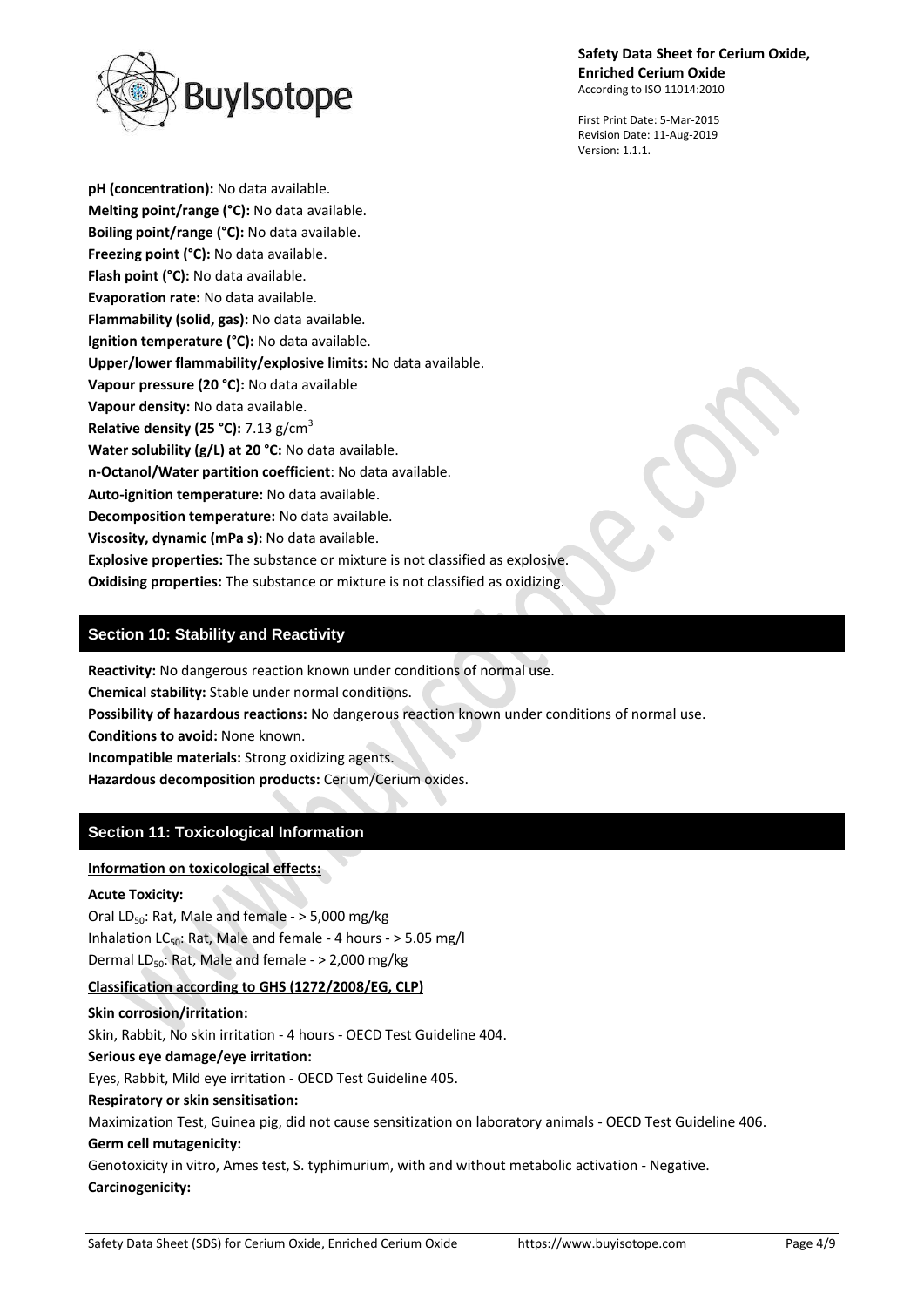

First Print Date: 5-Mar-2015 Revision Date: 11-Aug-2019 Version: 1.1.1.

IARC: No component of this product present at levels greater than or equal to 0.1% is identified as probable, possible or confirmed human carcinogen by IARC.

ACGIH: No component of this product present at levels greater than or equal to 0.1% is identified as a carcinogen or potential carcinogen by ACGIH.

NTP: No component of this product present at levels greater than or equal to 0.1% is identified as a known or anticipated carcinogen by NTP.

OSHA: No component of this product present at levels greater than or equal to 0.1% is identified as a carcinogen or potential carcinogen by OSHA.

## **Reproductive toxicity:**

Not classified based on available information.

**Specific target organ toxicity – single exposure (STOT):**

Not classified based on available information.

**Specific target organ toxicity (STOT) – repeated exposure:**

Not classified based on available information.

## **Aspiration toxicity:**

Not classified based on available information.

# **Section 12: Ecological Information**

#### **Toxicity:**

Toxicity to Fish: Semi-static test EC<sub>50</sub> - *Danio rerio* > 200 mg/l, 72 hours.

Toxicity to Daphnia and other Aquatic Invertebrates: Immobilization EC<sub>50</sub> - *Daphnia magna*, > 1,000 mg/l, 48 hours. Method: OECD Test Guideline 202

Toxicity to Bacteria:  $EC_{50}$  - Sludge Treatment, > 1,000 mg/l, 3 hours.

**Persistence and degradability:** No data available.

**Bioaccumulative potential:** No data available.

**Mobility in soil:** No data available.

**Results of PBT& vPvB assessment:** Not relevant.

**Other adverse effects:** No data available.

## **Section 13: Disposal Considerations**

**Waste treatment methods:** Contact a licensed professional waste disposal service to dispose of this material. Observe all federal, state and local environmental regulations. Catalysts and expensive metals should be recovered for reuse or recycling.

## **Section 14: Transport Information**

**UN number:** Not regulated as a dangerous good. **UN proper shipping name:** Not regulated as a dangerous good. **Transport hazard class(es):** Not regulated as a dangerous good. **Packing group:** Not regulated as a dangerous good. **Environmental hazards:** Not regulated as a dangerous good. **Special precautions for user:** Not dangerous goods in the meaning of ADR/RID, ADN, IMDG-Code, ICAO/IATA-DGR. **Transport in bulk according to Annex II of Marpol and the IBC Code:** Not applicable.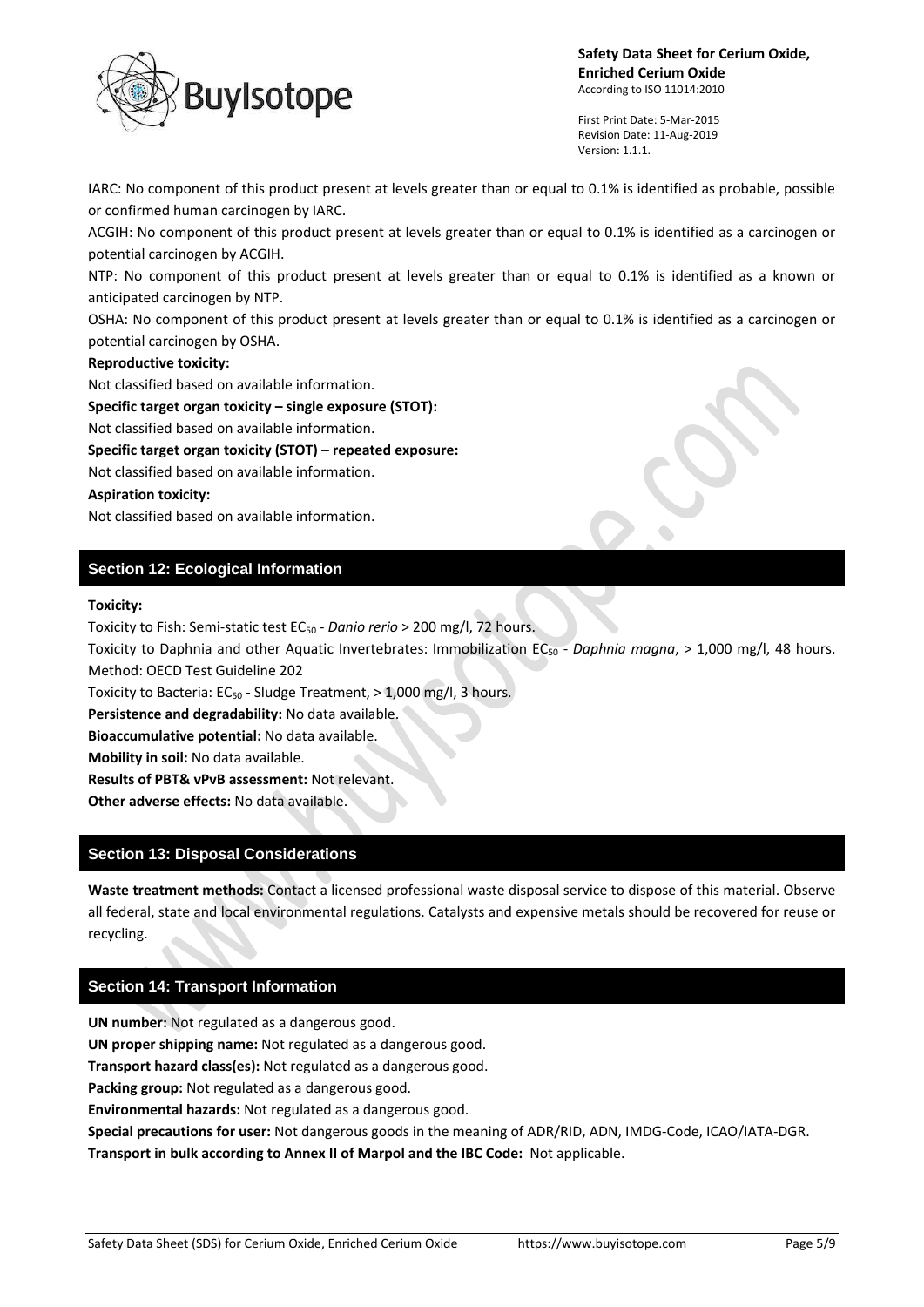

First Print Date: 5-Mar-2015 Revision Date: 11-Aug-2019 Version: 1.1.1.

# **Section 15: Regulatory Information**

**EU regulations:**

**Regulation (EC) No. 1005/2009 on substances that deplete the ozone layer, Annex I and II, as amended** Not listed.

**Regulation (EC) No. 850/2004 on persistent organic pollutants, Annex I**

Not listed.

**Regulation (EU) No. 649/2012 concerning the export and import of dangerous chemicals, Annex I, Part 1 as amended**

Not listed.

**Regulation (EU) No. 649/2012 concerning the export and import of dangerous chemicals, Annex I, Part 2 as amended**

Not listed.

**Regulation (EU) No. 649/2012 concerning the export and import of dangerous chemicals, Annex I, Part 3 as amended**

#### Not listed.

**Regulation (EU) No. 649/2012 concerning the export and import of dangerous chemicals, Annex V as amended** Not listed.

**Regulation (EC) No. 166/2006 Annex II Pollutant Release and Transfer Registry**

Not listed.

**Regulation (EC) No. 1907/2006, REACH Article 59(10) Candidate List as currently published by ECHA** Not listed.

## **Authorisations:**

**Regulation (EC) No. 1907/2006, REACH Annex XIV Substances subject to authorization, as amended** Not listed.

## **Restrictions on use:**

**Regulation (EC) No. 1907/2006 Annex XVII Substances subject to restriction on marketing and use** Not regulated.

**Regulation (EC) No. 1907/2006, REACH Annex XVII Substances subject to restriction on marketing and use as amended**

Not listed.

**Directive 2004/37/EC on the protection of workers from the risks related to exposure to carcinogens and mutagens at work**

Not regulated.

**Directive 92/85/EEC: on the safety and health of pregnant workers and workers who have recently given birth or are breastfeeding.**

Not regulated.

## **Other EU regulations:**

**Directive 2012/18/EU on major accident hazards involving dangerous substances**

Not listed.

**Directive 98/24/EC on the protection of the health and safety of workers from the risks related to chemical agents at work.**

Always applicable.

**Directive 94/33/EC on the protection of young people at work**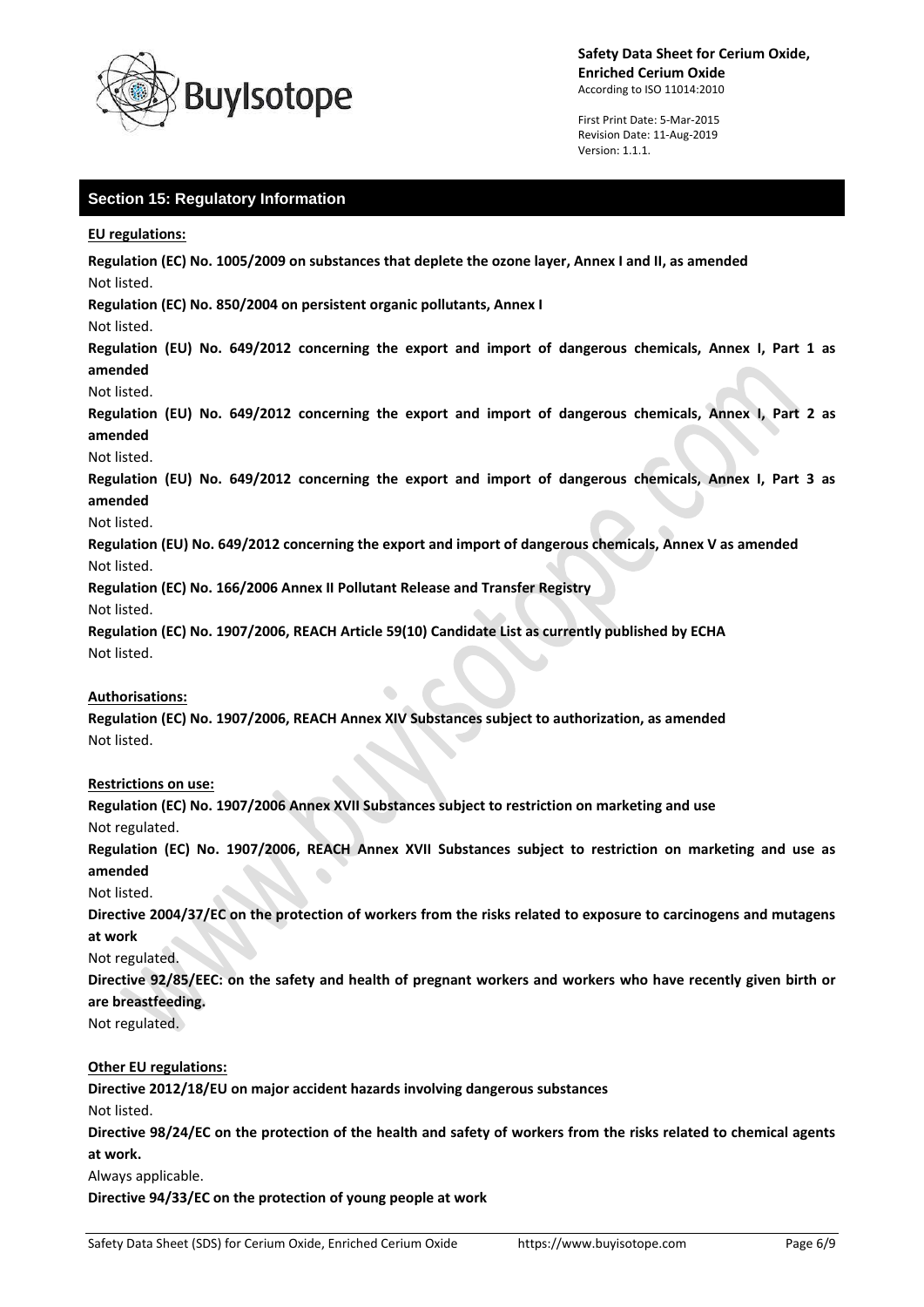

First Print Date: 5-Mar-2015 Revision Date: 11-Aug-2019 Version: 1.1.1.

Not listed.

**Other regulations:** The product is classified and labelled in accordance with EC directives or respective national laws. This Safety Data Sheet complies with the requirements of Regulation (EC) No 1907/2006, as amended.

# **EU Additional Classification:**

S: 22-24/25

Safety Statements: Do not breathe dust. Avoid contact with skin and eyes.

## **US Classification and Label Text:**

US Statements: Caution: Avoid contact and inhalation. Target organ(s): Blood.

**United States Regulatory Information:**

SARA Listed: No

TSCA Inventory Item: Yes

## **Canada Regulatory Information:**

WHMIS Classification: This product has been classified in accordance with the hazard criteria of the CPR, and the SDS contains all the information required by the CPR.

DSL: Yes

NDSL: No

**National regulations:** Follow national regulation for work with chemical agents.

**Chemical safety assessment:** No Chemical Safety Assessment has been carried out.

# **Section 16: Other Information**

## **List of abbreviations:**

ACGIH American Conference of Governmental Industrial Hygienists ADR European Agreement Concerning the International Carriage of Dangerous Goods by Road ALARA As Low As Is Reasonably Achievable AMU Atomic Mass Unit ANSI American National Standards Institute BLS Basic Life Support CAM Continuous Air Monitor CAS Chemical Abstracts Service (division of the American Chemical Society) CEN European Committee for Standardization CERCLA Comprehensive Environmental Response Compensation and Liability Act CLP Classification, Labelling and Packaging (European Union) CPR Controlled Products Regulations (Canada) CWA Clean Water Act (USA) DAC Derived Air Concentration (USA) DOE United States Department of Energy (USA) DOT United States Department of Transportation (USA) DSL Domestic Substances List (Canada) EC50 Half Maximal Effective Concentration EINECS European Inventory of Existing Commercial Chemical Substances EHS Environmentally Hazardous Substance ELINCS European List of Notified Chemical Substances EMS Emergency Response Procedures for Ships Carrying Dangerous Goods EPA Environmental Protection Agency (USA) EPCRA Emergency Planning and Community Right-To-Know Act (EPCRA) of 1986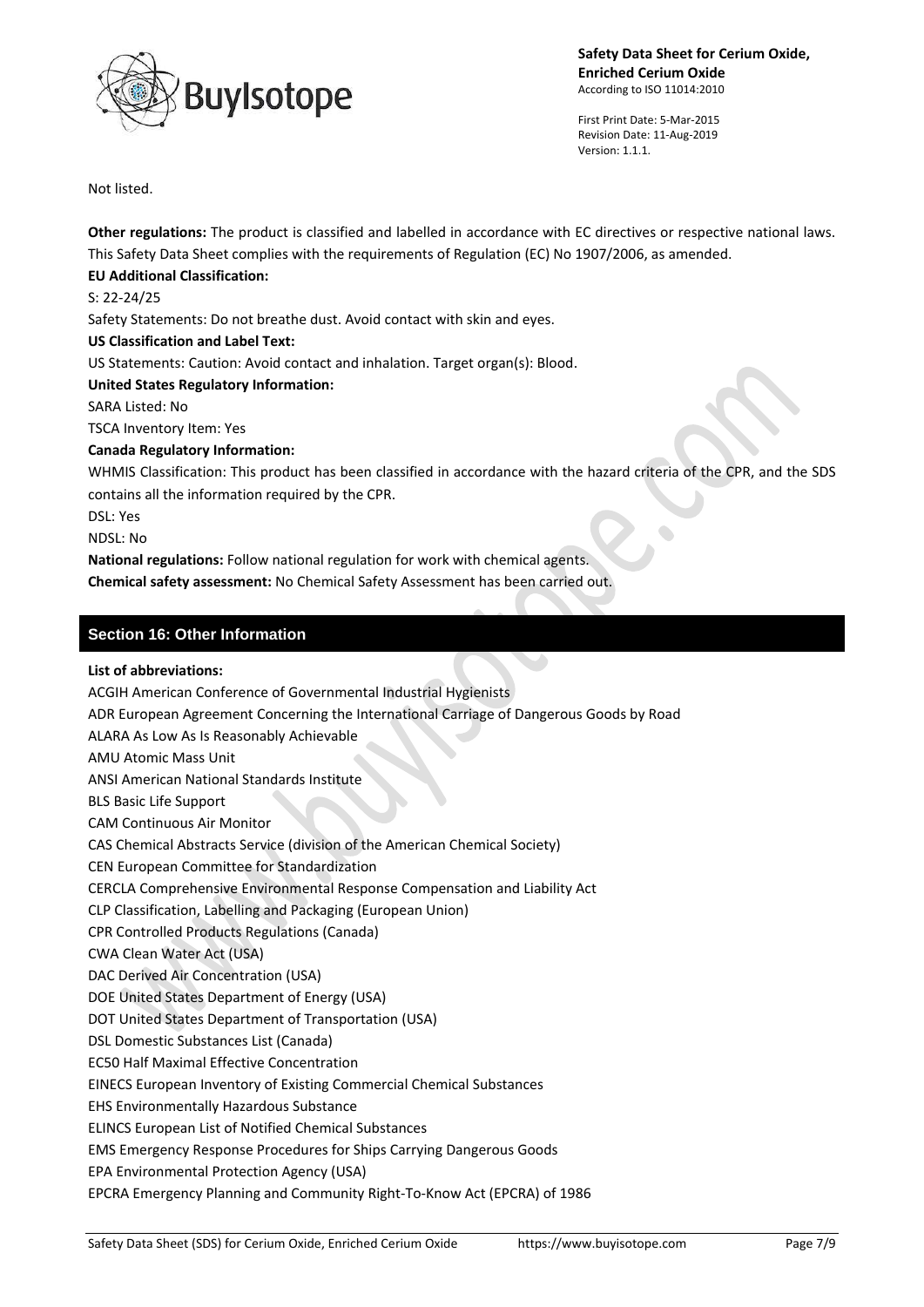# **Safety Data Sheet for Cerium Oxide, Enriched Cerium Oxide**

According to ISO 11014:2010



First Print Date: 5-Mar-2015 Revision Date: 11-Aug-2019 Version: 1.1.1.

GHS Globally Harmonized System HMIS Hazardous Materials Identification System (USA) IARC International Agency for Research on Cancer IATA International Air Transport Association IBC Intermediate Bulk Containers ICAO International Civil Aviation Organization IDLH Immediately Dangerous to Life or Health IMDG International Maritime Code for Dangerous Goods LC50 Lethal concentration, 50 percent LD50 Lethal dose, 50 percent LDLO Lethal Dose Low LOEC Lowest-Observed-Effective Concentration MARPOL International Convention for the Prevention of Pollution from Ships MSHA Mine Safety and Health Administration (USA) NCRP National Council on Radiation Protection & Measurements (USA) NDSL Non-Domestic Substances List (Canada) NFPA National Fire Protection Association (USA) NIOSH National Institute for Occupational Safety and Health (USA) NOEC No Observed Effect Concentration N.O.S. Not Otherwise Specified NRC Nuclear Regulatory Commission (USA) NTP National Toxicology Program (USA) OSHA Occupational Safety and Health Administration (USA) PBT Persistent Bioaccumulative and Toxic Chemical PEL Permissible Exposure Limit PIH Poisonous by Inhalation Hazard RCRA Resource Conservation and Recovery Act (USA) RCT Radiation Control Technician REACH Registration, Evaluation, Authorisation and Restriction of Chemicals (Europe) RID Regulations Concerning the International Transport of Dangerous Goods by Rail RTECS Registry of Toxic Effects of Chemical Substances SARA Superfund Amendments and Reauthorization Act (USA) TDG Transportation of Dangerous Goods (Canada) TIH Toxic by Inhalation Hazard TLV Threshold Limit Value TPQ Threshold Planning Quantity TSCA Toxic Substances Control Act TWA Time Weighted Average UN United Nations (Number) VOC Volatile Organic Compound vPvB Very Persistent Very Bioaccumulative Chemical WGK Wassergefährdungsklassen (Germany: Water Hazard Classes) WHMIS Workplace Hazardous Materials Information System **References:** Not available. **Full text of any H-statements not written out in full under Sections 2 to 15:**

None.